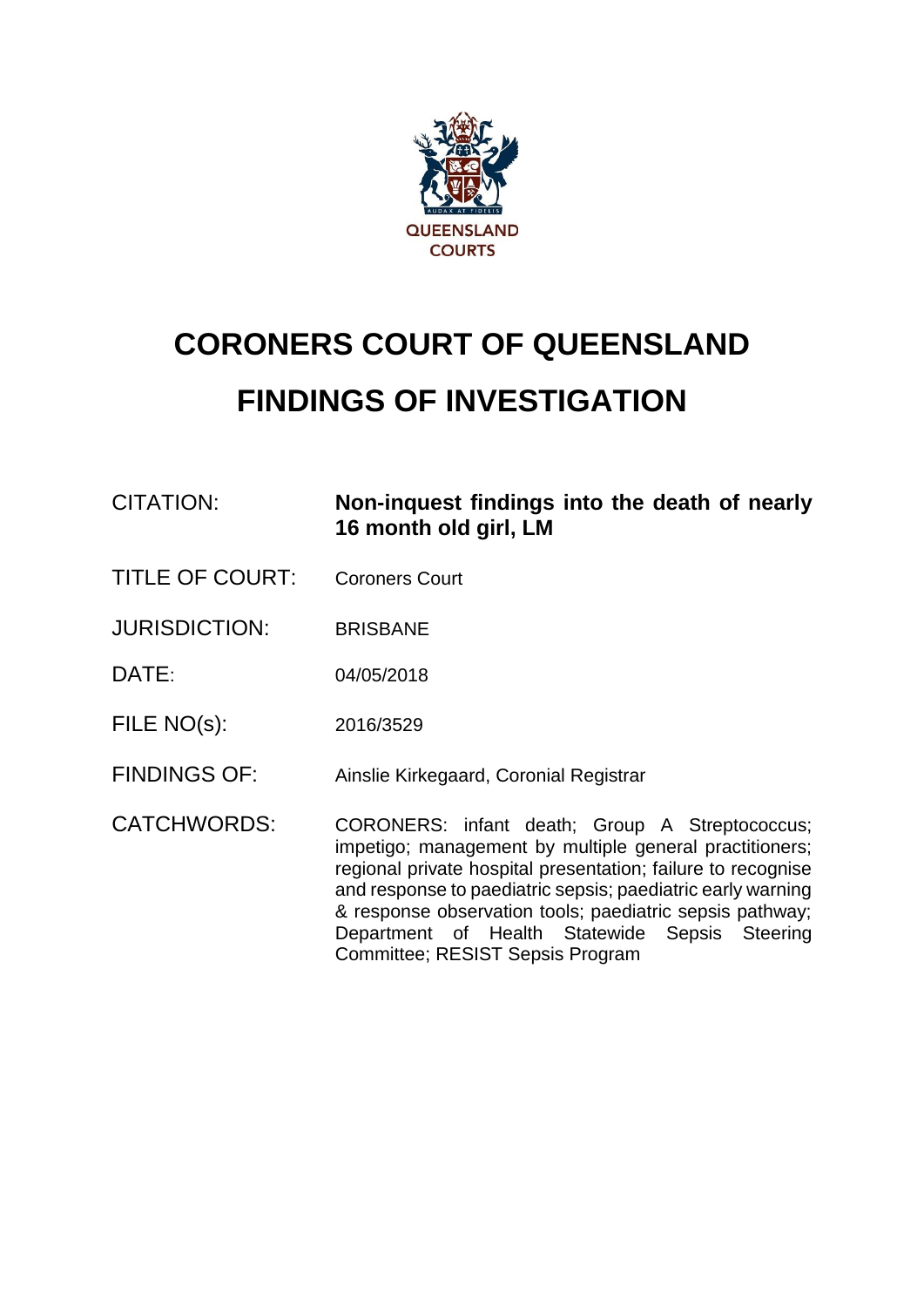## **Table of Contents**

| Presentation to regional private hospital emergency department on 23 August 2016 2 |  |
|------------------------------------------------------------------------------------|--|
|                                                                                    |  |
|                                                                                    |  |
|                                                                                    |  |
| Outcomes of the Lady Cilento Children's Hospital (LCCH) clinical review  6         |  |
|                                                                                    |  |
|                                                                                    |  |
|                                                                                    |  |
|                                                                                    |  |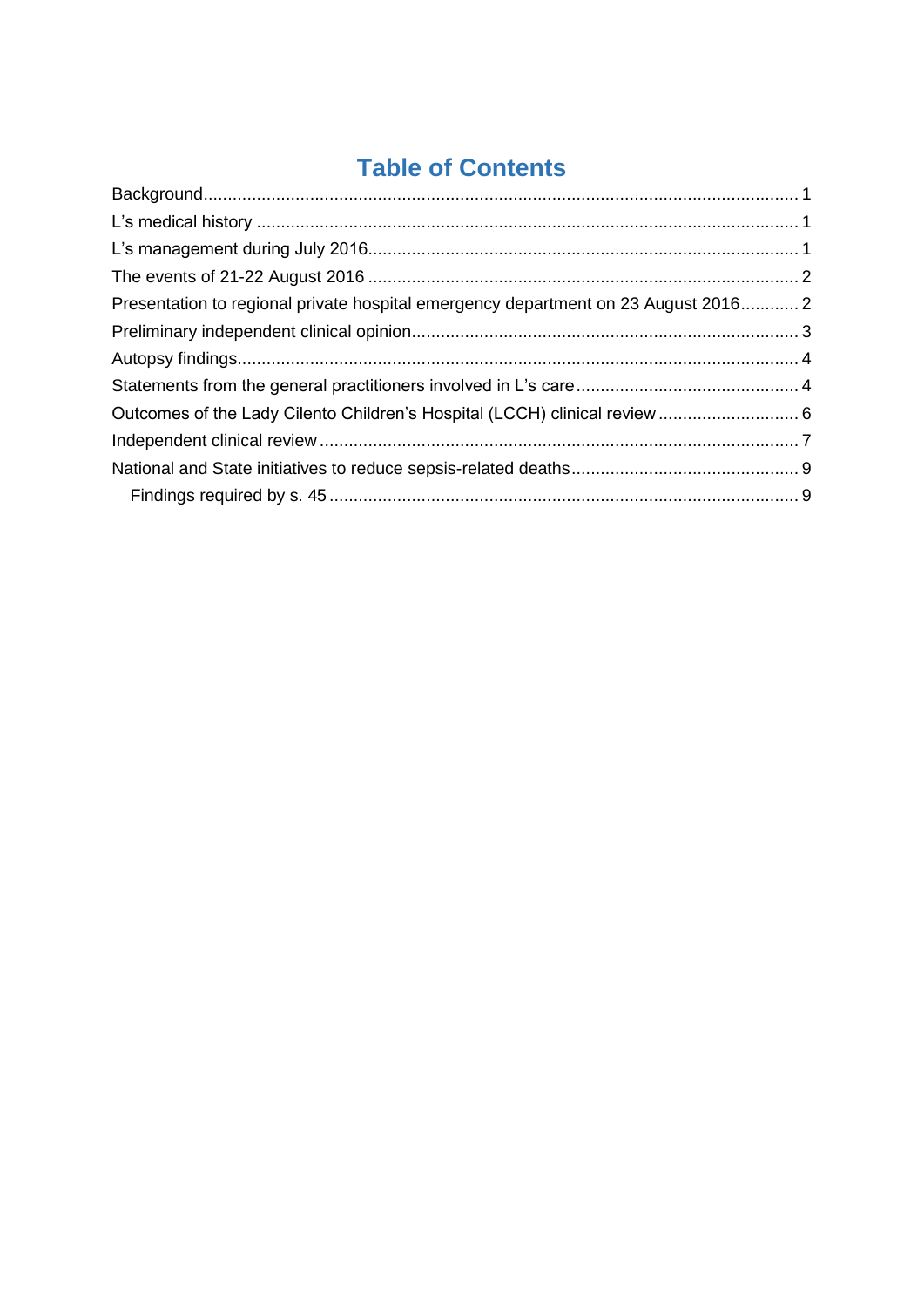#### <span id="page-2-0"></span>**Background**

LM was a nearly 16 month old girl who died at the Lady Cilento Children's Hospital in Queensland on 25 August 2016. L ordinarily resided with mother and father, and her older sister.

L's death was reported to the coroner because of concerns about the management of her recent presentations to different local general practitioners particularly over the two days preceding her acute deterioration on 23 August 2016.

#### <span id="page-2-1"></span>**L's medical history**

Review of L's medical records shows she was usually a well child. Her vaccinations were up to date. Her past medical history included viral respiratory tract infections and chronic impetigo (which had recently been treated with an antibiotic).

L's family were patients of a local medical centre. It is a multiple practitioner general medical practice. Over the several months preceding her death L was seen by five different general practitioners at this practice.

On 22 April 2016 L was reviewed by GP1 for skin sores her mother had noticed on her left leg. Her sister had similar skin sores. GP1 diagnosed impetigo and prescribed topical Bactroban ointment to be applied three times daily.

#### <span id="page-2-2"></span>**L's management during July 2016**

L was seen at the local medical centre by a different general practitioner, GP2, on Wednesday 6 July 2016 with skin sores. GP2 diagnosed impetigo and prescribed erythromycin suspension as L's mother told her they had Bactroban at home.

L represented to the practice on Monday 18 July 2016. On this occasion she was seen by GP3. L's mother gave a history of L having been unwell with fever and nasal congestion since the previous Friday 15 July. She had come home from day care unwell that day and was seen by an after-hours doctor that evening. L hadn't eaten much that day but was drinking plenty of water, producing wet nappies and playing happily most of the time. No one else in the family had been unwell. L's mother had taken time off work to look after L and asked for a medical certificate.

GP3's notes document a comprehensive examination and assessment. On examination L was alert, afebrile and well hydrated. Her pulse rate was normal, her chest was clear, her respiratory rate normal with no wheeze, crepitation and no respiratory distress. Examination of her ears, nose and throat revealed a red throat and inflamed nostrils. GP3 diagnosed her with a viral upper respiratory tract infection. She advised L's mother to treat L with paracetamol and ibuprofen as required and to keep up fluids. She also recommended symptomatic relief for sore throat and nasal congestion including saline nasal spray and propping her up on pillows to sleep. GP3 advised L's mother to return immediately if L worsened or if she had any other concerns.

L recovered enough to return to day care on Thursday and Friday that week.

L represented to the practice on Monday 25 July. She was seen by GP4 on this occasion. She presented with a history with fevers, cough, rhinorrhea, conjunctival inflammation and discharge which had been worsening over a 3-4 day period. GP4 had only seen L once previously for her two month immunisations. L's mother main concern was that her eyes and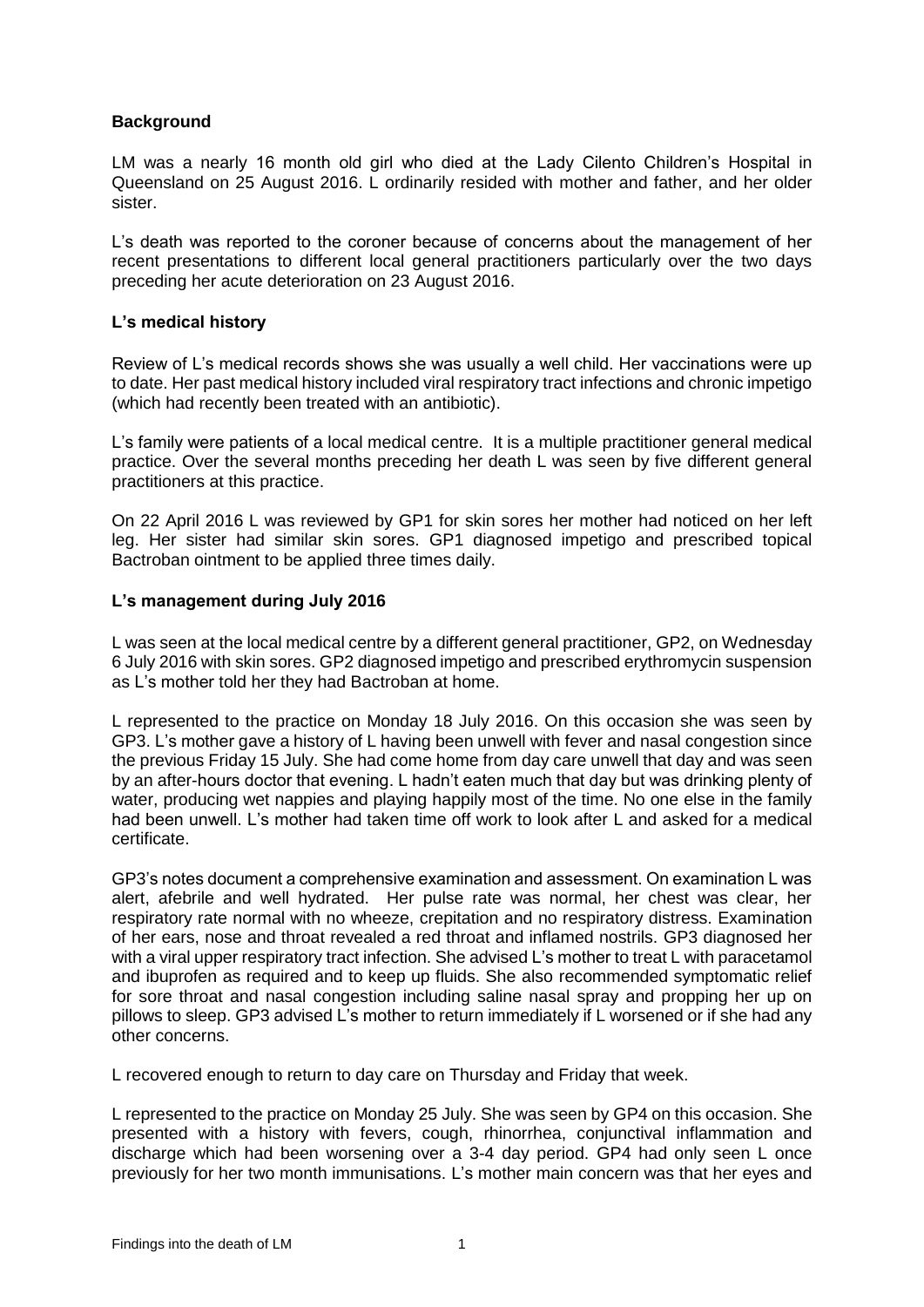her cough were worsening over the weekend. L's mother advised she had started treating L with chloramphenicol (chlorsig) and also mentioned in passing she was giving her erythromycin for impetigo which had been recurrent.

On examination, L was afebrile and looked well, she had obvious rhinorrhea but otherwise her ear, nose and throat examination was unremarkable. Her chest was clear. GP4 diagnosed L with a viral self-limiting respiratory tract infection "*sounding like another URTI rather than the same one*". There were no signs of secondary infection, noting she was taking erythromycin anyway. He recommended supportive measures and the use of chlorhexidine as an antiseptic wash.

#### <span id="page-3-0"></span>**The events of 21-22 August 2016**

L's parents called an after-hours doctor to see her at home on Sunday 21 August. The documentation of this consultation indicates L had on and off fevers for a few days that were responsive to nurofen, had been sleeping excessively and had reduced oral intake. L's mother advised she had been diagnosed with Influenza A the previous week. On examination L was noted to look well, with a temperature of 35.8 at that time, a congested throat with associated enlarged cervical lymph nodes and red inflamed ear drums. The after-hours doctor provisionally diagnosed a viral upper respiratory tract infection and prescribed a non-sedating antihistamine (Aerius syrup, 2ml at night for 3-5 nights) with a recommendation for GP review if L's symptoms worsened or did not improve.

L's mother presented to the local medical centre with L the next morning, Monday 22 August. She was seen by GP5 on this occasion, this being the first time he had consulted either mother or child. L's mother reported that she had recently been diagnosed with Influenza A and was concerned that L might also have Influenza A. She told GP5 that she had arranged for an after-hours doctor to see L at home the previous day, who advised L had nasal congestion and recommended an antihistamine.

L's mother reported that over the previous 48 hours L had limited oral intake, elevated temperatures (with a temperature of 39.5 the day before) and was still a bit flat. She had developed some diarrhoea and vomiting that morning. Examination of her ears, nose and throat revealed a red throat but no evidence of tonsillitis. Her lymph nodes were not enlarged. Her chest was clear with no crackles or wheeze present. She had normal bowel sounds. L was febrile with a temperature of 39.4. GP5 also noted an "*unusual mild pink patch on scalp size of a palm – not worrying her*".

GP5's consultation notes do not document a diagnosis but record his advice to L's mother to "*Monityor (sic) – fluids, pana, Delayed ABx prn Advice for EC asap prn*".

#### <span id="page-3-1"></span>**Presentation to regional private hospital emergency department on 23 August 2016**

L presented to a regional private hospital emergency department at around 8:00am the following morning, 23 August, with a history of three days of upper respiratory tract infection symptoms, fevers to 39, vomiting and diarrhoea with reduced oral and urinary output. The notes document that the whole family was unwell with upper respiratory tract infection symptoms.

On arrival her vital signs were an elevated heart rate 180 beats per minute, respiratory rate 32 breaths per minute, oxygen saturations 97% on room air, temperature 36.4 and normal capillary refill time. She was noted to be happy, contented and playing. She was started on a trial of oral fluids.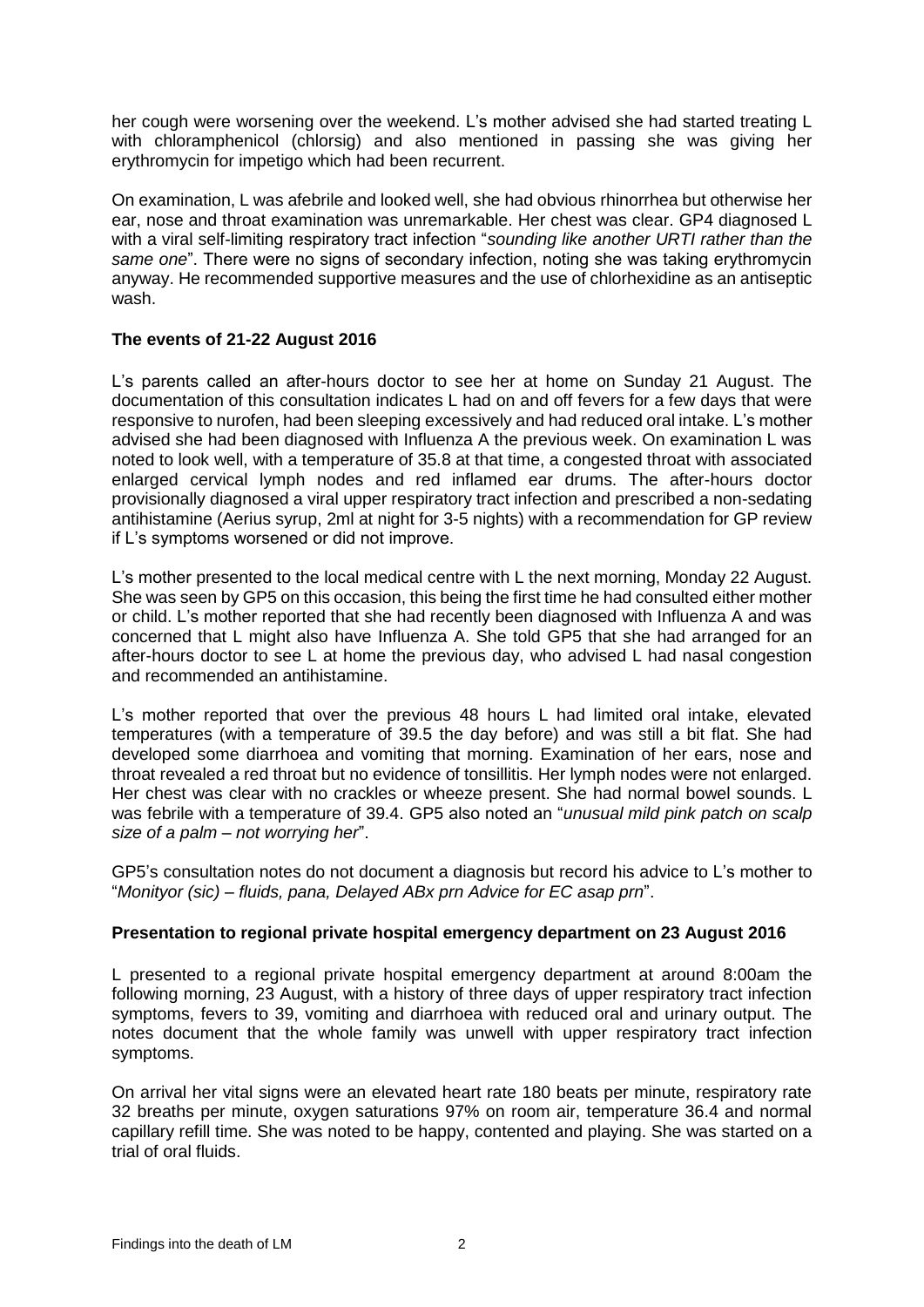However, L's condition deteriorated acutely some three hours later. She developed spreading petechial haemorrhages on her hands, feet and buttocks. She was severely acidotic and coagulopathic and had evidence of mild liver dysfunction. Blood test results were consistent with bacterial sepsis. The presumptive diagnosis was Group A Streptococcal sepsis.

L was managed with intravenous fluids once a scalp cannula was inserted. Her tachycardia improved with fluids but she became more tachypnoeic with reduced oxygen saturations which responded to supplemental oxygen. She was commenced on intravenous antibiotics (ceftriaxone) at around 11:00am.

Arrangements were made for her to be retrieved urgently to the Lady Cilento Children's Hospital. The retrieval team were contacted at 1:00pm and left Brisbane an hour later, arriving in Toowoomba at 4:15pm. On examination, L looked very unwell with a reduced level of consciousness but responsive to pain. She was commenced on intensive resuscitation, intraosseous access obtained, intubated and ventilated. Immediately after intubation and prior to transfer, she was noted to have uneven pupils. An urgent CT brain appeared normal.

On arrival at the Lady Cilento Children's Hospital just after midnight, she was admitted to the Paediatric Intensive Care Unit. She was on inotropic support with non-invasive blood pressure monitoring due to inability to place an arterial line. L developed progressive cardiorespiratory and multiorgan failure. Her blood culture from the regional private hospital returned positive for Group A Streptococcus. After discussion with the infectious diseases team her antibiotic therapy was rationalised to cefotaxime and Lincomycin.

L's condition continued to deteriorate, culminating on a decision to place her on VA-ECMO on the afternoon of 24 August. As the right internal jugular vein was cannulated, a large clot was found in the vessel, which was removed.

A repeat CT brain performed in the early hours of 25 August showed extensive cerebral infarction (bilateral stroke) with a very dismal prognosis. Following discussion with L's parents, she was extubated and died at 8:38pm that evening.

#### <span id="page-4-0"></span>**Preliminary independent clinical opinion**

L's clinical management was reviewed by an independent doctor from the Department of Health Clinical Forensic Medicine Unit. The reviewing doctor acknowledged it is often very difficult to diagnose sepsis in babies and children, who often appear reasonably well or 'perk up' in between temperature spikes until they have overwhelming infection.

However, the reviewing doctor noted L's chronic skin infection which had recently been treated with an antibiotic, advising that skin infections are a known primary source of Streptococcus pyogenes septicaemia. The reviewing doctor queried whether a swab was ever collected and questioned the antibiotic (erythrocmycin) used to treat the infection, noting it is not one mentioned within current clinical guidelines for this purpose. Throat infection was also identified as a possible source of L's sepsis.

The reviewing doctor queried GP5's management of L's presentation on 22 August, noting by this time L was a 15 month old baby with extremely high fevers for many days, decreased oral/fluid intake for several days, a skin lesion of uncertain significance, more than one contact with a general practitioner and an unclear primary diagnosis. The reviewing doctor considered this presentation was essentially a pyrexia (fever) of unknown origin in a very small child.

The reviewing doctor was satisfied there was timely management and referral for retrieval to the Lady Cilento Children's Hospital on the morning of 23 August 2016.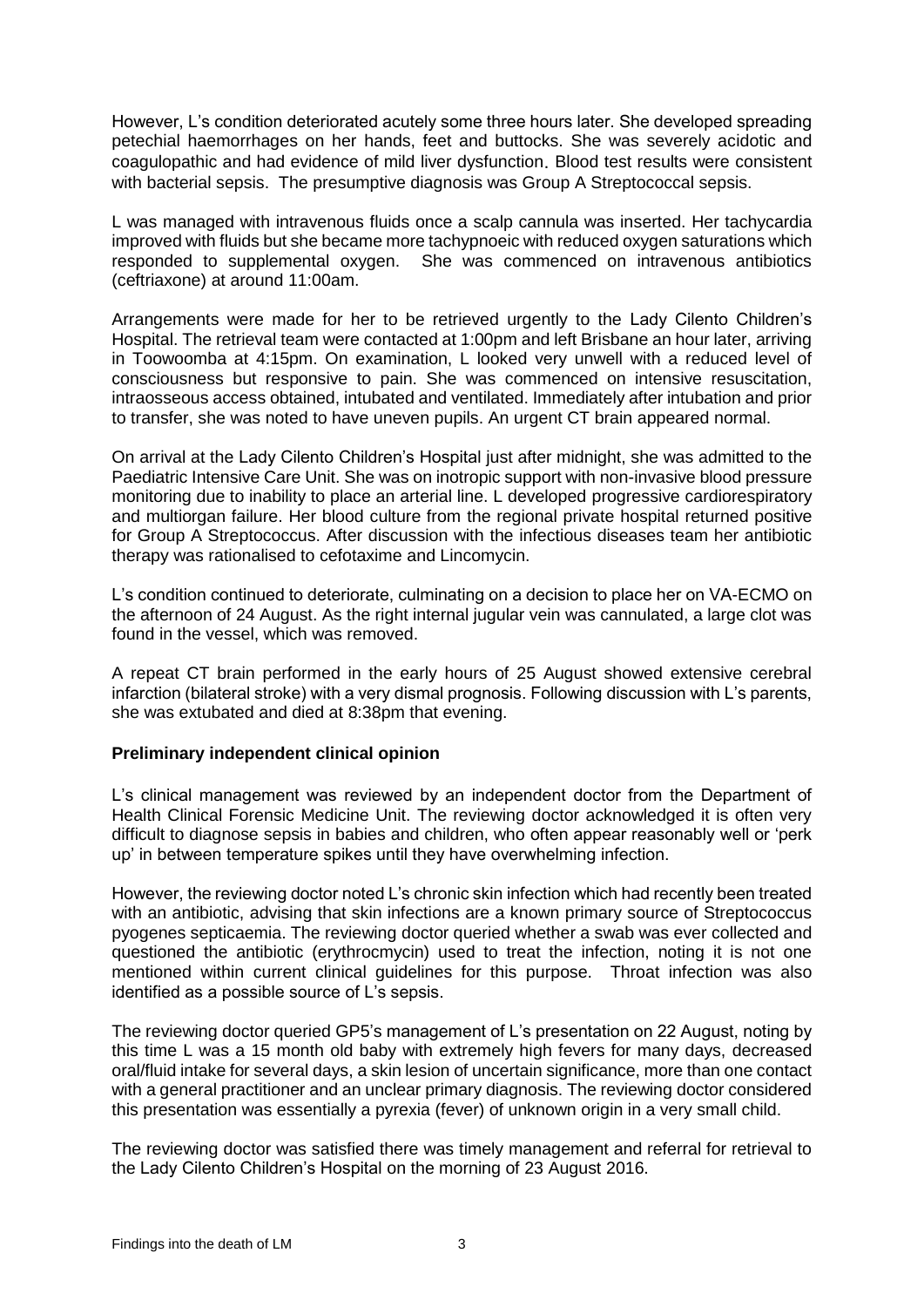The identification of a clot when L was cannulated for ECMO at the Lady Cilento Children's Hospital reinforced the severity of her illness. The reviewing doctor advised this process would have started by the time L presented to the regional private hospital emergency department and as such, it was not the insertion of lines for ECMO that caused L's bilateral stroke.

Having regard to this advice, and noting the family's level of concern about L's pre-hospital management over 21-22 August 2016, I declined to authorise the issue of the proposed cause of death certificate.

#### <span id="page-5-0"></span>**Autopsy findings**

I gave permission for a post-mortem MRI to be performed at the Lady Cilento Children's Hospital. These scans showed extensive cerebral ischaemic changes as well as changes involving the lungs, kidneys and spleen, consistent with severe sepsis and ischaemia. There was no evidence of congenital structural abnormality or trauma.

In recognition of the family's significant distress at the prospect of autopsy, an external examination and review of the post-mortem MRI scans only was performed by an experienced forensic pathologist at the John Tonge Centre on 30 August 2016. External examination revealed a florid petechial rash with areas of purpura fulminans, in keeping with sepsis and organ failure. There was a crusted skin lesion on the left upper lateral arm, possibly representing cutaneous infection. There were a few collapsed blisters on the lower limbs. Toxicological testing of hospital admission blood collected at 1:00am on 24 August detected therapeutic levels of medications administered during hospital management. No other drugs or alcohol were detected.

Having regard to these findings and the clinical history, the pathologist attributed the death to sepsis (Group A Streptococcus).

#### <span id="page-5-1"></span>**Statements from the general practitioners involved in L's care**

I provided each of the general practitioners from the local medical practice who saw L during the months preceding her death with an opportunity to clarify the basis of their management of her various presentations.

GP1 did not perform a swab when he examined L's skin sores on 22 April 2016. He recalled that L appeared well and he did not consider her infection to be severe at that time.

GP2 did not swab the sores when she reviewed L on 6 July 2016. She said she was told the family had a supply of Bactroban at home so she prescribed erythromycin suspension as, in her experience, it was effective against streptococcal and staphylococcal impetigo. GP2 explained she does not routinely rely on Bactroban alone to treat impetigo as she finds it usually does not clear the infection if there are multiple sores. In 20 years of practice she had never had a patient with severe sequelae to impetigo, and has always used erythromycin suspension "as per previous antibiotic guidelines".

GP2 felt the collection of a bacterial swab and prescription of a different antibiotic as per the current guidelines may have changed the outcome for L, and offered the view that the outcome for any patient is better if they continue to see their usual general practitioner each visit.

GP3 clarified that she did not see any skin sores on L and nor did L's mother bring any to her attention when she examined her on 18 July 2015. GP3 reiterated her opinion that L presented with typical features of an upper respiratory tract infection that day. She clarified that her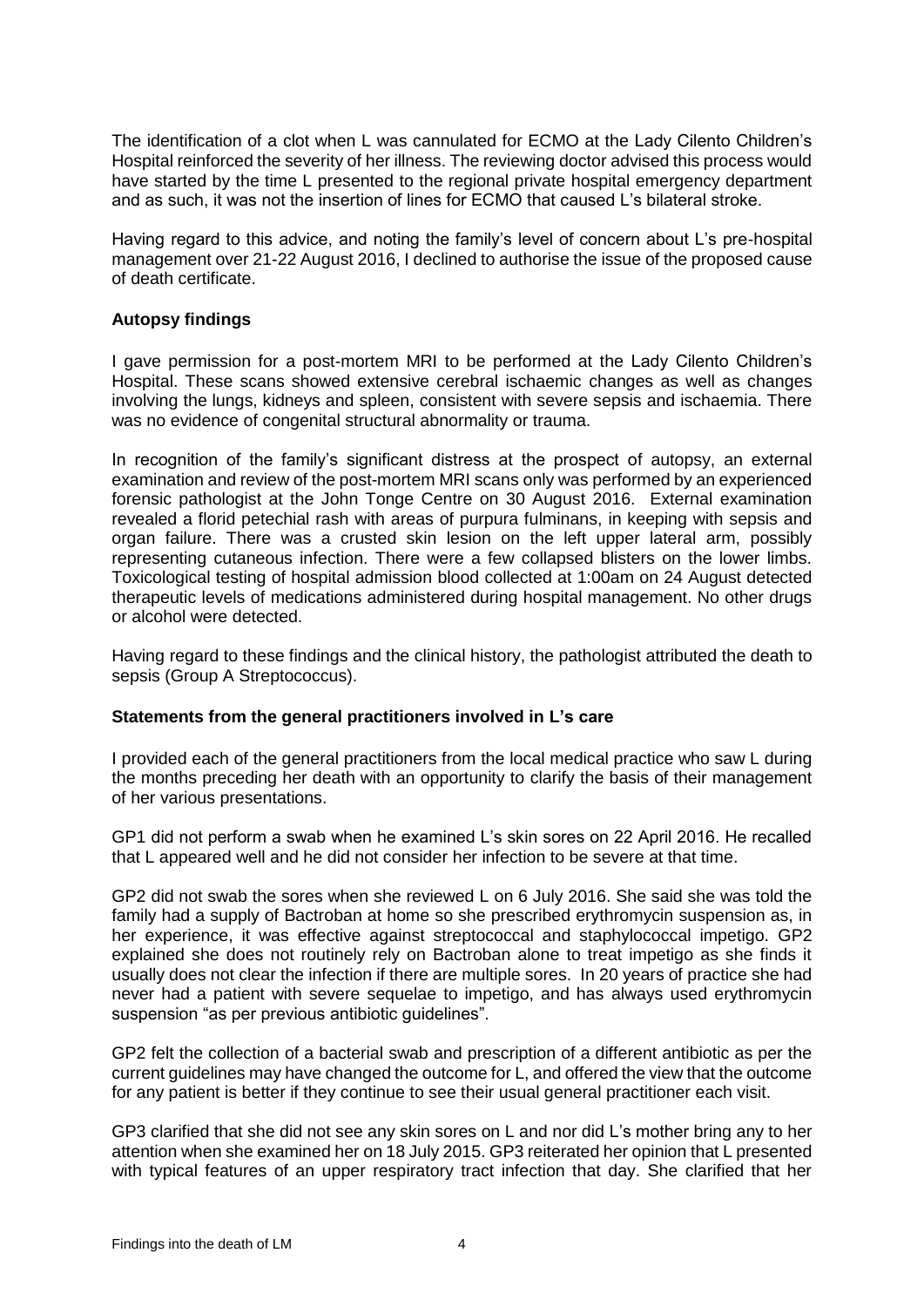notation of temperature 35.7 was a typographical error and should have read 37.5.

GP4 did not document that L had any active skin lesions, suggesting to him that the lesions were already resolving with the erythromycin (though he had no specific recollection to confirm this). The fact she was already taking erythromycin would cover a significant number of bacterial respiratory tract infections such as tonsillitis or otitis media. He did not take any swabs during this consultation, and advised he would not routinely swab skin lesions if a patient was already taking antibiotics and the lesions were resolving; he would only consider taking a swab at the initiation of treatment or if there was a failure to treatment to clear the lesions. In the 10 years GP4 had worked in the local area he had never seen a case of impetigo cause septicaemia.

GP5 clarified that he provisionally diagnosed a viral infection of some sort, most likely Influenza A. In his statement, GP5 reported there had been a large number of Influenza A infections in the regional city over winter. In the absence of localising signs of infection, he felt L's presentation was in keeping with Influenza A infection or similar viral infection.

GP5 said he also visually examined L's skin and mucous membranes. He recalls but did not document specifically that her skin turgor and colour were normal. He said asked L's mother about L's urine output.

With respect to his notation of the unusual patch on L's scalp, GP5 recalled this was on the left side of her scalp, prompting him to ask L's mother if this was where L's head had been resting against a car seat or stroller, as this was how it appeared to him. He described it as a flat, pink, defined blanching patch; it was not vasculitic, cellulitic, hot or swollen and nor was it causing L any distress. He considered it to be either a transient pressure area or part of a viral presentation. He did not see any sinister rashes or lesions of concern elsewhere on her trunk or limbs. In particular he did not note the presence of any significant lesion on her left upper arm, and states that had it present at the time of his examination, he would have noted it in the medical record. As such he is confident there was no "pustular lesion" present when he examined L that morning.

GP5 said L's mother told him she had an erythromycin script at home and asked whether she should use this to treat the infection. Given his opinion that it was most likely a viral infection, GP5 advised this was not appropriate. He was aware L had previously been given a script for erythromycin for impetigo.

GP5 said he told L's mother he did not see any benefit in ordering tests such as a nasopharyngeal swab at that point in time because the results would take too long to come back. He advised her to take L to hospital if she did not improve during the day or if she had any concerns.

GP5 disagreed with the reviewing doctor's suggestion that L had presented to him on 22 August with a fever of unknown origin. He reiterated his understanding that her fevers had commenced after she was seen by the after-hours doctor at home the previous day. He considered there was nothing in her history to suggest any chronicity in her fevers and her acute clinical presentation was to him one of a viral infection, likely Influenza A.

GP5 expressed his devastation at L's death. It is evident he has reflected carefully on his management of her presentation that day. He does not believe there is anything he could have done differently. He remains uncertain whether earlier attendance at a hospital emergency department would have changed the outcome for L.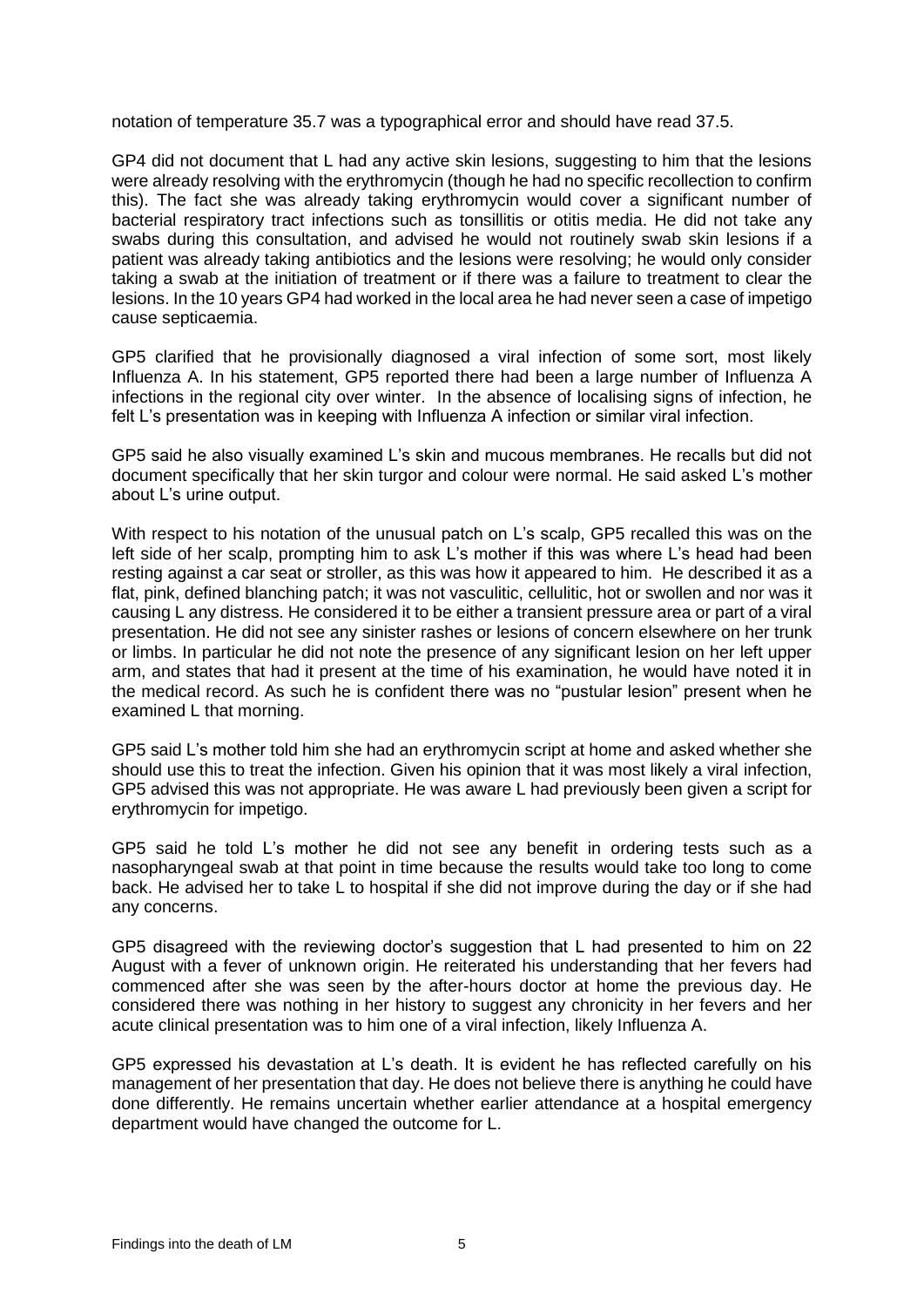#### <span id="page-7-0"></span>**Outcomes of the Lady Cilento Children's Hospital (LCCH) clinical review**

L's clinical management was discussed by the LCCH Paediatric Intensive Care Mortality and Morbidity meeting on 28 September 2016.

This meeting identified that the first contact with Retrieval Services Queensland was delayed, possibly due to the regional private hospital treating team's delay in recognising a deteriorating child with septic shock. It was considered there was delay in administering antibiotics, fluid resuscitation, inotropes and intubation and no use of local specialist support either within the hospital or from the regional public hospital.

The retrieval had to occur by road as bad weather negated the use of a helicopter. The ambulance did not proceed Code 1 (lights and sirens) and Telemedicine was not available at the local hospital.

It was felt there were lessons to be learned from the L's management at the regional private hospital to improve timely recognition and response to deterioration of a child with septic shock including use of an early warning and response observation tool which may have prompted the treating team to make earlier contact with Retrieval Services Queensland about L's elevated heart rate on admission and throughout the day and resulted in earlier administration of antibiotic therapy and intravenous fluids.

These concerns were communicated back to the regional private hospital. I have since been provided with the clinical review outcomes from that facility.

I am advised that the management of L's presentation was audited by the private hospital emergency department in 2016 with a second audit in January 2018 and then discussed at the emergency department's Mortality and Morbidity meeting on 21 February 2018. As part of this process, the private hospital's emergency department Director spoke with GP5, L's treating paediatrician, the senior nursing personnel who attended L and the Clinical Director of Retrieval Services Queensland. The treating emergency physician was not available for interview as he retired from practice due to ill health soon after L's death.

The emergency department Director's review concluded that:

- L was appropriately triaged (category 3) and seen by the emergency physician within 11 minutes after arrival
- the paediatric vital signs chart used at that time was a single trigger response chart as at early March 2018, the private hospital emergency department was in the process of transitioning to the Children's Early Warning Tool (CEWT) currently used across Queensland Health hospitals
- there was significant escalation of care within the emergency department when L's deterioration was recognised – her care was discussed directly with her treating paediatrician who saw her soon afterwards and by which time difficulty gaining IV access was recognised and had become the main priority
- the delay in gaining IV access impacted significantly on L's care  $-$  in response to this issue, the emergency department has started implementing the NSW Paediatric Sepsis Pathway which mandates early intra-osseous placement in cases of difficult intravenous access. As part of this process, the clinical pathway is being modified to incorporate early intramuscular antibiotic cover while access proceeds
- the hospital's Medical Emergency Team call system is an efficient means of rapid clinical escalation and no additional measures are needed. The emergency department already has a process by which the Director is called to attend serious and critical cases
- L was initially admitted locally under her treating paediatrician early recognition of poor clinical response would have assisted in a timelier referral
- the safest location for children awaiting transfer to Brisbane is the hospital's intensive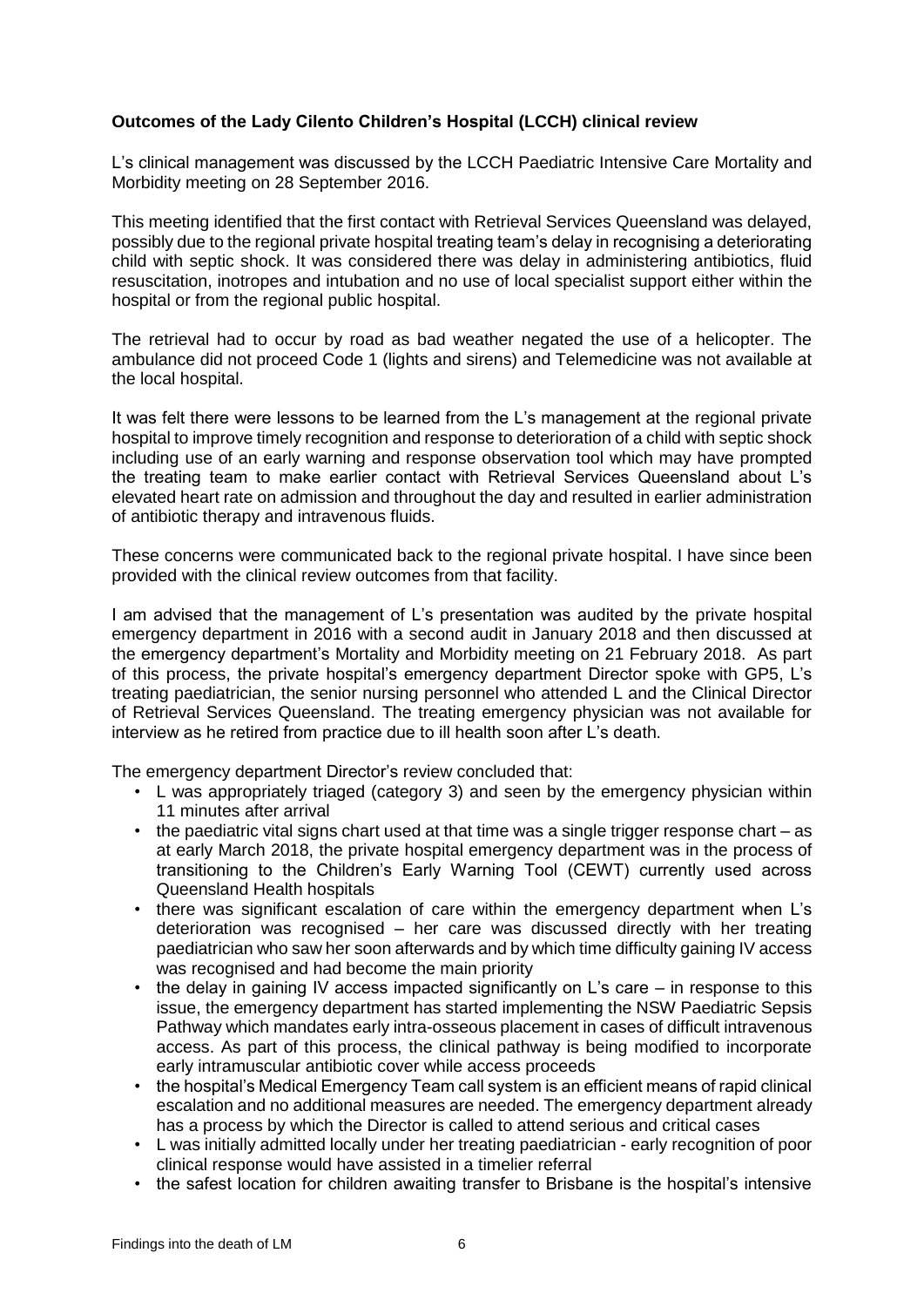care unit

- a junior team member was tasked to arrange the transfer
- L was discussed with the LCCH at around 1:05pm with the retrieval team on site by 4:15pm – the response time of more than three hours "did not serve the timely transfer" well and it is questioned why QAS did not travel "lights and sirens" during the outward leg of an urgent retrieval
- the paediatric retrieval team were on site for approximately seven hours during which time there were numerous phone calls between the retrieval doctor and the paediatric consultant back at LCCH – this was thought to reflect the fact that the retrieval doctor was probably not senior enough to facilitate retrieval in a timely way
- L was intubated almost two hours after the retrieval team arrived (by the hospital's intensivist) – it was felt it should have been possible to move her soon after this instead of remaining "for a further 4 hours with futile attempts at different interventions include a CT of her brain". The emergency physician and medical director felt there was a longer scene time than justified in this case.

He recommended that more senior staff be tasked to retrieve critically unwell children with shorter scene times and faster turnaround times.

L's management was also discussed by the regional private hospital's Paediatric Mortality and Morbidity Meeting on 27 September 2016 and again on 7 February 2017. These discussions culminated in recommendations to:

- move urgently (within 15 minutes) to intraosseous access in cases where there is difficulty gaining intravenous access;
- licence the hospital's intensive care unit to provide care for sick children awaiting retrieval when moving the child to that location is appropriate for escalation of care;
- require a paediatrician to be available within the hospital for the duration of the child's stay in intensive care; and
- require a paediatric trained nurse to provide direct care to the child in the intensive care unit.

In response to these recommendations, the regional private hospital has recognised that the paediatric observation tool in use at the time of L's presentation is not in line with current best practice guidelines and has commenced negotiations with the Department of Health for the hospital to use the CEWT for paediatric inpatients. I am advised the CEWT requires minor adjustment to reflect the differences in staffing at a private hospital (with no resident or registrar level doctors). The hospital's Medical Advisory Committee has also approved implementation of the Emergency Department CEWT. As at March 2018, the hospital was awaiting completion of contractual documentation from the Department of Health, with clinical education ready to roll out in anticipation of implementation by 31 March 2018.

In addition to implementing CEWT, the regional private hospital has developed a formal sepsis pathway for presentation to the Emergency Department and Paediatric Craft Groups and final approval by the Medical Advisory Committee with a view to implementation by 30 April 2018.

Finally, the hospital has formalised arrangements supported by updated clinical policy and procedure to ensure critically unwell paediatric patients are managed in the intensive care unit with paediatric nurse support and a paediatrician on site pending retrieval.

#### <span id="page-8-0"></span>**Independent clinical review**

I arranged for an independent paediatrician and community child health specialist, Dr Catherine Skellern from the Lady Cilento Children's Hospital, to review the medical records and statements provided by the various general practitioners with a view to advising whether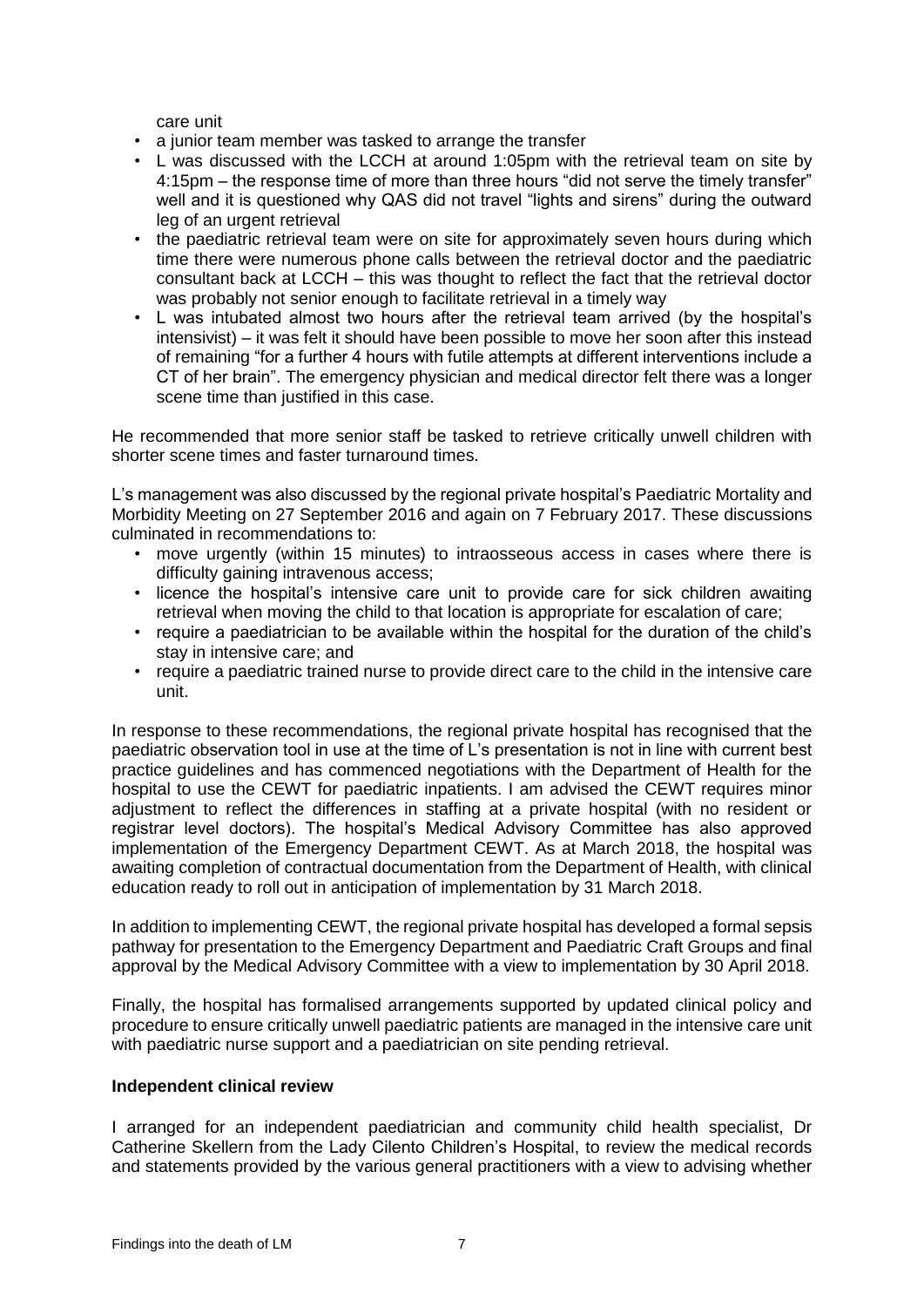there may have been an opportunity to change the outcome for L.

Dr Skellern advised that Group A Streptococcus can cause infections of the skin and throat, ranging from very mild conditions to severe life threatening or fatal disease. Dr Skellern was satisfied that L did not have any identifiable risk factors that would have raised concern by any of the doctors assessing her in the months, weeks and days preceding her acute deterioration, to suggest any vulnerability to the severe form of this condition.

Dr Skellern advised it was not possible to determine whether L's infection was connected to the impetigo or whether it arose from acute infection sourced from the pharynx.

Dr Skellern considered the management of L's skin sores. She was satisfied that:

- GP1's diagnosis and management with Bactroban without taking a skin swab (five months prior to L's death) was in accordance with current therapeutic guidelines for managing impetigo. Dr Skellern advised that skin swabs cannot differentiate between bacterial infection and colonisation, and generally infections resolve before swab results become available to influence treatment decisions;
- GP2's decision to use an antibiotic for infection with multiple lesions three months later (seven weeks prior to L's death) was appropriate given that the topical treatment used for the previous episode may have been ineffective or used for an insufficient period of time. Dr Skellern advised that while dicloxacilin or cephalexin is now recommended by the current therapeutic guidelines as first line oral treatment for recurrent or multi-lesion impetigo to improve coverage against streptococcal and staphylococcal infections, the choice of antibiotic falls within the scope of individual clinical variance;
- When seen by GP3 two weeks later (five weeks prior to her death). L did not have any symptoms or signs to suggest a systemic illness at that time. The examination finding of a red throat with inflamed nasal mucosa with nasal congestion supported the clinical diagnosis of a likely viral upper respiratory tract infection which would be expected to be self-limiting, and the treatment recommendations were appropriate at that time;
- GP4's diagnosis of a viral self-limiting illness when he saw L one week later (one month prior to her death) was supported by the clinical history and examination findings;
- The after-hours doctor's examination findings two days prior to L's acute deterioration supported the clinical diagnosis of viral upper respiratory tract infection, alongside the history of L's mother having been diagnosed with Influenza A the previous week – the after-hours doctor's recommendation for supportive treatment and medical review if symptoms worsened or did not improve was reasonable at that time;
- The scalp lesion described by GP5 was non-specific and not noted by any other clinicians at any later stage of L's illness. Dr Skellern agreed with GP5 that it was most likely positional (vascular congestion) rather than haemorrhagic or infective; and
- GP5 took an appropriate patient history, his physical examination was appropriately thorough and his clinical diagnosis of viral infection (presumed to be Influenza A) was reasonable given the information known to him at the time. Dr Skellern considered the absence of any significant respiratory sign or symptoms or signs of dehydration support GP5's recommendation for supportive treatment and representation if symptoms persisted. Dr Skellern agreed that a nasopharyngeal swab would not have been relevant to clinical decision making at that time and would not have changed the outcome for L.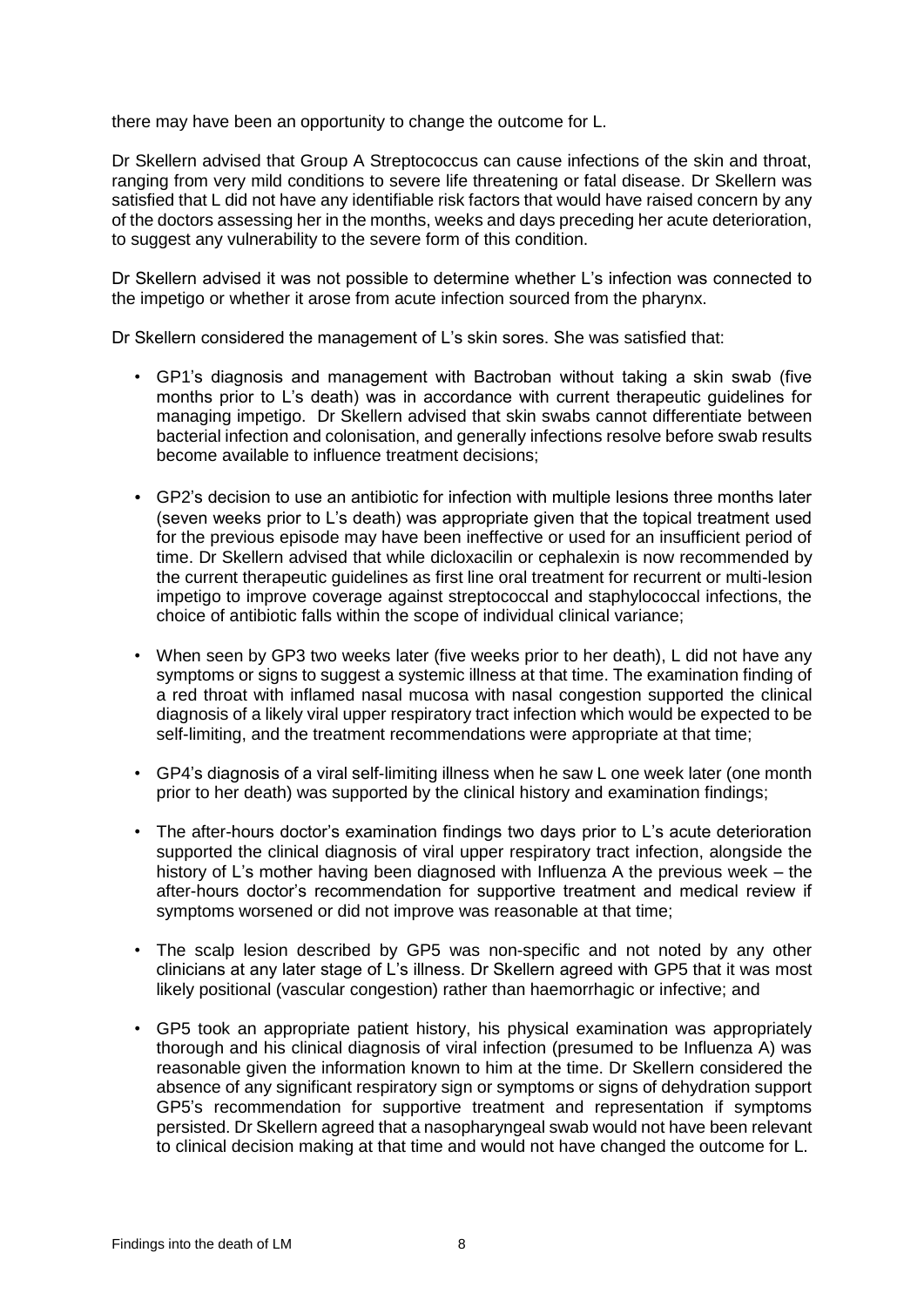Dr Skellern concluded there was no clear opportunity to have changed the outcome for L prior to her presenting to the regional private hospital on 23 August. It is only with the benefit of hindsight that the earlier presentations for medical review on 21 and 22 August are appreciated as the prodrome of her ultimately fatal illness.

Dr Skellern considered the outcomes of the clinical review processes undertaken by each of the LCCH and the regional private hospital. She agreed that delay in gaining intravenous access and delay in recognising L's deterioration with septic shock which in turn led to delay in commencing antibiotics and fluid resuscitation or intropes (until much later after the retrieval team arrived) and initiating the retrieval impacted significantly on L's care; however whether any of those factors in isolation or in combination changed the outcome for L was unclear.

#### <span id="page-10-0"></span>**National and State initiatives to reduce sepsis-related deaths**

Sepsis is a life-threatening illness. The Australian Sepsis Network's report Stopping Sepsis: A National Action Plan (December 2017) cites over 18,000 Australians suffer from sepsis every year, 5000 of those affected will die, and of those who survive, half are left with a disability or impaired function. The life-time risk of suffering from sepsis is highest during early childhood, resulting in a disproportionate impact of sepsis on children and infants. The report notes that half of all recorded paediatric sepsis cases in Australia, and one-third of paediatric sepsis deaths, occur in previously healthy children.

In May 2017, the World Health Assembly at the World Health Organisation recognised sepsis as a global health priority by formally adopting a resolution to improve the prevention, diagnosis and management of sepsis around the world.

Early treatment is known and proven to saves lives.

On 16 November 2017, The George Institute for Global Health and the Australian Sepsis Network convened a policy roundtable to address the pressing need to improve the awareness, prevention and treatment of sepsis in Australia. This process explored the challenges of early detection and best management of sepsis in pre- to post-hospital care. It culminated in the development of a co-ordinated national action plan including a recommendation to establish and develop a nationally recognised clinical standard for sepsis detection and treatment including clinical care pathways for rapid in-hospital detection, treatment and management.

In 2017, the Queensland Department of Health established a Statewide Sepsis Steering Committee to provide advice and guidance for a statewide sepsis program aimed at reducing mortality from sepsis. As part of this process, the Department of Health has developed and is piloting an emergency department adult sepsis screening tool and pathway at the Gold Coast University Hospital emergency department.

The paediatric phase of the sepsis program was launched at a Statewide Paediatric Sepsis forum in August 2017. A working group has since been established to develop a statewide paediatric pathway to support early recognition and management of children in emergency departments.

Planning is underway for a digital sepsis module for incorporation the digital hospital record systems being rolled out across Queensland public hospitals.

### <span id="page-10-1"></span>**Findings required by s. 45**

| Identity of the deceased: | [de-identified for publication purposes] |  |
|---------------------------|------------------------------------------|--|
|                           |                                          |  |